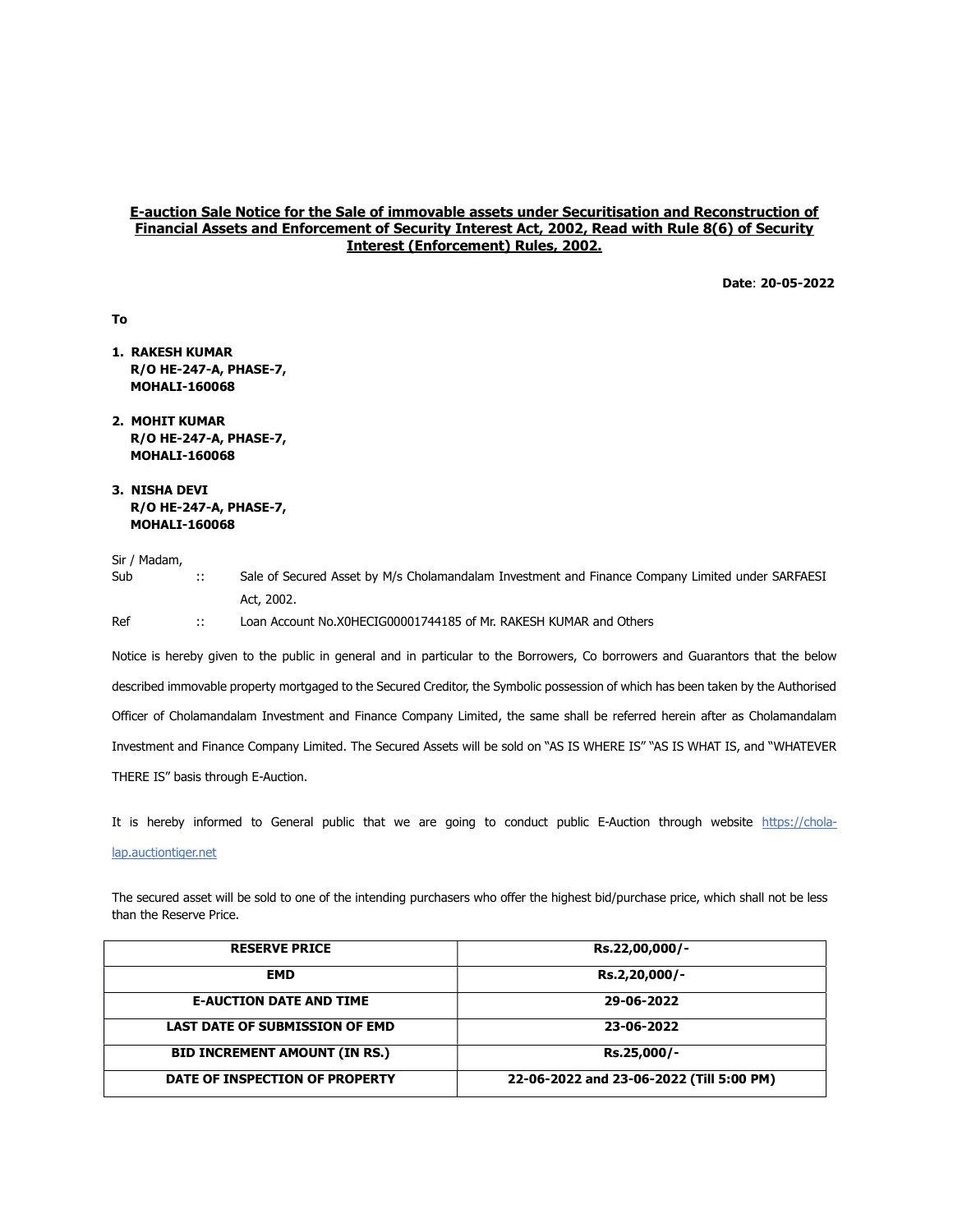## DESCRIPTION OF THE IMMOVABLE PROPERTY [Secured Assets]

# ALL THAT PIECE AND PARCEL OF THE RESIDENTIAL HOUSE NO. HE 247-A, PHASE-7, MOHALI.

We hereby give you notice that the aforesaid secured asset shall be sold by the undersigned if you fail to pay within 30 days from the date of service/publication of this notice, the entire outstanding loan amount aggregating to Rs.29,22,219.41/- [Rupees Twenty Nine Lakhs Twenty Two Thousand Two Hundred Nineteen and Paisa Forty One Only] as on 18-05-2022 together with further interest, penal interest, costs and charges thereon till the date of payment, as per agreed the terms and conditions mentioned in the Loan Agreement and other documents pertaining to the Loan availed by you. After expiry of 30 days, no further notice whatsoever will be given to you and the Secured Asset will be sold accordingly.

You may note that in case the Sale proceeds of such sale of the secured asset are not sufficient to cover the entire outstanding dues of the secured creditor, then you all are jointly and severally liable to pay the amount of such shortfall to the Secured Creditor.

#### Terms & Conditions of E- Auction Sale: -

- 1. The auction sale will be 'Online E-Auction' Bidding through website https://sarfaesi.auctiontiger.net. on the dates as mentioned in the table above with further Extension of 5 Minutes.
- 2. The interested bidders are required to register themselves with the portal and obtain login ID and Password well in advance, which is mandatory for e-bidding, from auction service provider M/s E-Procurement Technologies Ltd. (Auction Tiger) Ahmadabad (Contact Person: Mr. Ram Sharma Cell No. 8000023297, Email : ramprasad@auctiontiger.net, Email. support@auctiontiger.net Please note that, Prospective bidders may avail online training on e-auction from their registered mobile number only.
- 3. The intending purchaser/bidder is required to submit amount of the Earnest Money Deposit (EMD) by way of Demand Draft/PAY ORDER drawn on any nationalized or scheduled Commercial Bank in favor of " Cholamandalam Investment and Finance Company Limited" payable at Chennai and register their name at https://chola-lap.auctiontiger.net and get user ID and password free of cost and get training on e-Auction from the service provider. After their Registration on the web-site, the intending purchaser/bidder is required to get the copies of the following documents submit {1. Copy of the DD copy/ Pay order; 2.Copy of PAN card and 3.Copy of proof of address (Passport, Driving License, Voter's I-Card or Aadhar Card, Ration Card, Electricity Bill, Telephone Bill, Registered Leave License Agreement)} by the last date of submission of the EMD(s) as mentioned in the sale notice and also submit hardcopy thereof at the Branch mentioned hereinabove.
- 4. Bid must be accompanied with EMD (Equivalent to 10% of the Reserve Price) by way of Demand Draft/ Pay order in favour of "Cholamandalam Investment and Finance Company Limited" payable AT Chennai.
- 5. Bids that are not filled up or Bids received beyond last date will be considered as invalid Bid and shall be summarily rejected. No interest shall be paid on the EMD. Once the bid is submitted by the Bidder, same cannot be withdrawn. However, EMD deposited by the unsuccessful bidder shall be refunded without interest.
- 6. The bid price to be submitted shall be above the Reserve Price along with increment value of Rs.25,000/- and the bidder shall further improve their offer in multiple of Rs.25,000/-. The property shall not be sold below the Reserve Price set by the Authorized Officer.
- 7. The successful bidder is required to deposit 25% of the sale price (inclusive of EMD) immediately but not later than next working day by Demand Draft drawn in favour of "Cholamandalam Investment and Finance Company Limited" payable AT Chennai and the balance amount of sale price shall be paid by the successful bidder within 15 days from the date of confirmation of sale by the Company. The EMD as well as Sale Price paid by the interested bidders shall carry no interest. The deposit of EMD or 10% of sale price, whatever may be the case shall be forfeited by the Company, if the successful bidder fails to adhere to terms of sale or commits any default.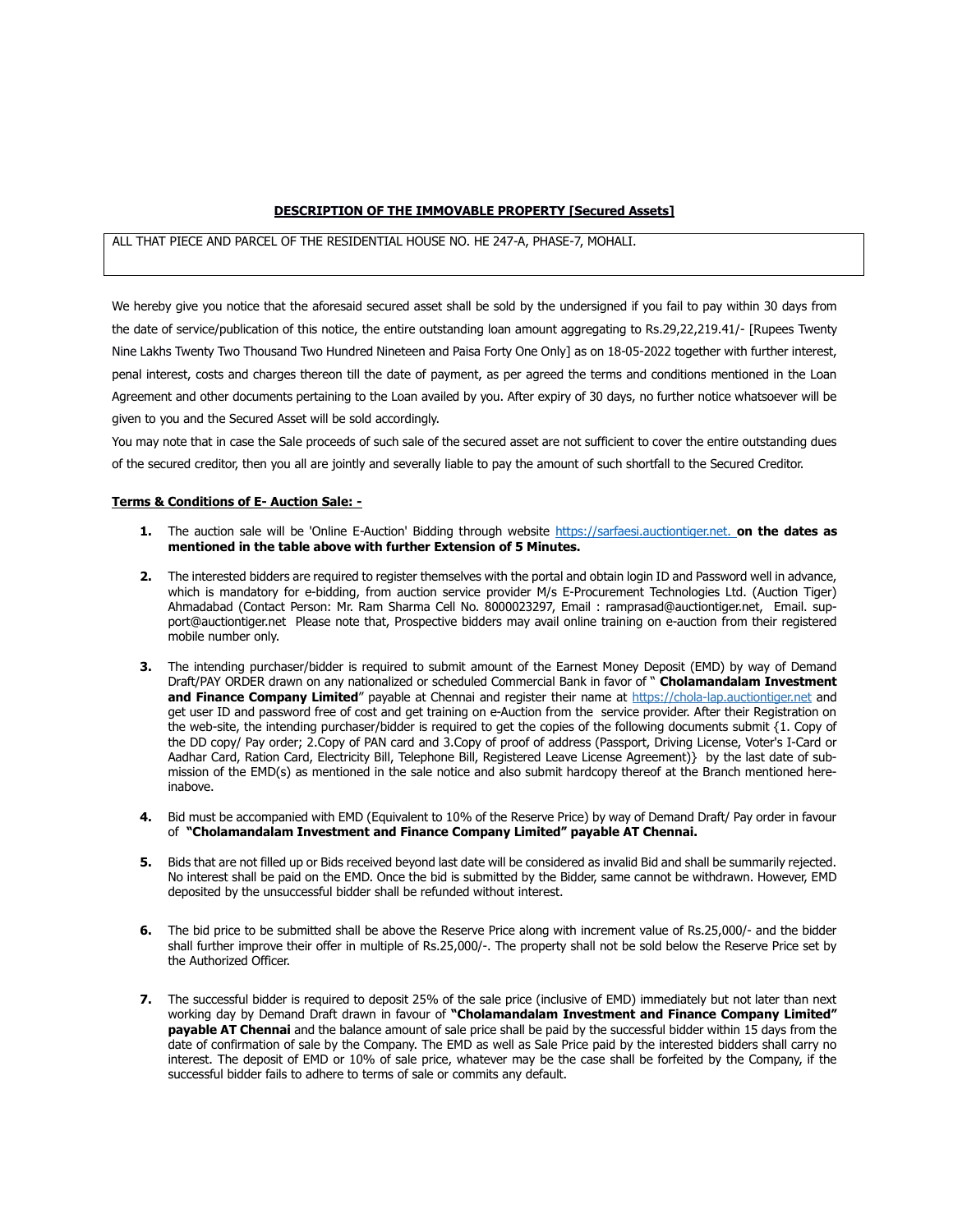- 8. On compliance of terms of Sale, Authorised officer shall issue "Sale Certificate" in favour of highest bidder. All the expenses related to stamp duty, registration charges, conveyance, TDS etc. to be borne by the purchaser.
- 9. Company does not take any responsibility to procure permission / NOC from any authority or under any other law in force in respect of property offered or any other dues i.e., outstanding water/electricity dues, property tax or other charges, if any.
- 10. The successful bidder shall bear all expenses including pending dues of any Development Authority, if any/ taxes/ utility bills etc. to the Municipal Corporation or any other authority/ agency and fees payable for stamp duty /registration fees etc. for registration of the Sale Certificate.
- 11. The Authorised Officer reserves the absolute right and discretion to accept or reject any or all the offers/bids or adjourn/cancel the sale without assigning any reason or modify any terms of sale without any prior notice. The immovable property shall be sold to the highest bidder. However, the Authorised Officer reserves the absolute discretion to allow interse bidding, if deemed necessary.
- 12. To the best of its knowledge and information, the Company is not aware of any encumbrances on the property to be sold except of the Company. However, interested bidders should make their own assessment of the property to their satisfaction. The Company does not in any way guarantee or makes any representation with regard to the fitness/title of the aforesaid property. For any other information, the Authorised Officer shall not be held responsible for any charge, lien, encumbrances, property tax or any other dues to the Government or anybody in respect of the aforesaid property.
- 13. Further interest will be charged as applicable, as per the loan documents on the amount outstanding in the notice and incidental expenses, costs, etc. is due and payable till its actual realization.
- 14. The notice is hereby given to the Borrower(s) / Mortgagor(s) to remain present personally at the time of sale and they can bring the intending buyer/purchasers for purchasing the immoveable property as described hereinabove, as per the particulars of the Terms and conditions of sale.
- 15. Online E-auction participation is mandatory in the auction process by making application in prescribed format which is available along-with the offer/tender document on the website. Bidders are advised to go through the website https://cholalap.auctiontiger.net for detailed terms and conditions of auction sale before submitting their bids and taking part in eauction sale proceedings. Online bidding will take place at web-site of organization as mentioned hereinabove, and shall be subject to the terms and conditions contained in the tender document. The Tender Document and detailed Terms and Conditions for the Auction may be downloaded from the website https://chola-lap.auctiontiger.net or the same may also be collected from the concerned Branch office of Cholamandalam Investment and Finance Company Limited. A copy of the Bid form along with the enclosure submitted online shall be handed over to Mr.Amit Malik Mob. No. 93568 61616; at Cholamandalam Investment and Finance Company Limited, ADDRESS-: S.C.O 218-219,1<sup>st</sup> floor, Above ICICI floor, Entry back side, Sector 34-A, Chandigarh -160034, 23-06-2022 on or before date and time mentioned above. (Please refer to the details mentioned in table above).
- 16. The property shall be sold on "As is Where is Basis", "As is What is Basis" and "As is Whatever there is Basis" condition and the intending bidder should make discreet enquiries as regards encumbrance, charge and statutory outstanding on the property of any authority besides the Company's charges and should satisfy themselves about the title, extent, quality and quantity of the property before submitting their bid. No claim of whatsoever nature regarding the property put for sale, charges and encumbrances over the property or any other matter etc. will be entertained after submission of the online bid and at any stage thereafter. The Company shall not be responsible for anything whatsoever including damages or eviction proceeding, etc. The intending bidder shall indemnify the tenants as well as the Company in this regard. The purchaser shall take necessary action for eviction of tenant / settlement of tenant only in accordance with the Law. The Company presses into service the principle of caveat emptor.
- 17. This publication is also a '30' (Thirty) days' notice to the Borrower / Mortgagor / Guarantors of the above said loan account pursuant to rule 8(6) and Rule 9 of Security Interest (Enforcement) Rules 2002, to discharge the liability in full and pay the dues as mentioned above along with upto date interest and expenses within 30 days from the date of this notice failing which the Secured asset will be sold as per the terms and conditions mentioned above. In case there is any discrepancy between the publications of Sale notice in English and Vernacular newspaper, then in such case the English newspaper will supersede the vernacular newspaper and it shall be considered as the final copy, thus removing the ambiguity. If the borrower/mortgagors pays the amount due to the Company, in full before the date of sale, auction is liable to be stopped.